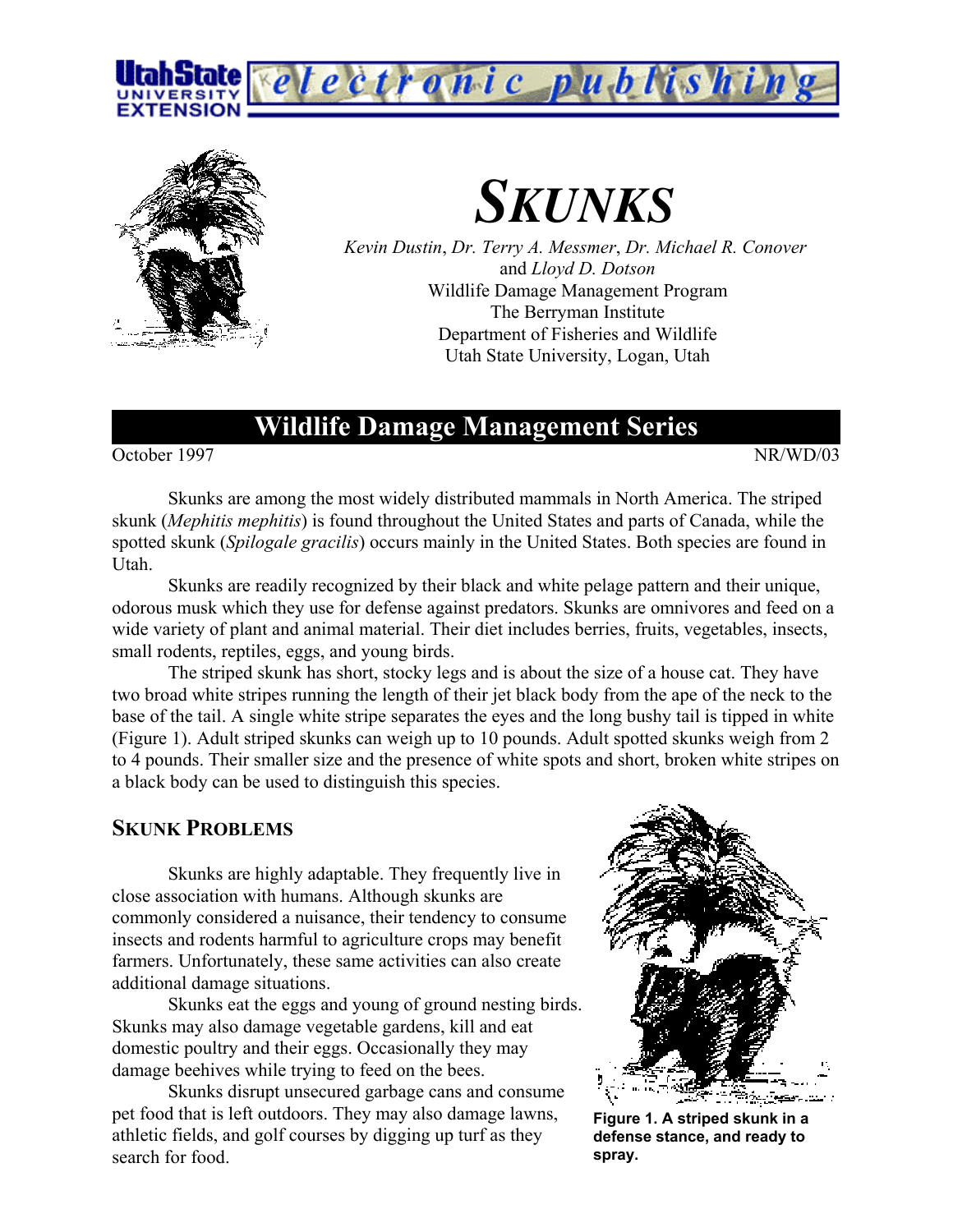Skunk denning activities can also result in damage. Dens located under buildings can be a nuisance to building occupants should the skunk release its musk.

Lastly, skunks can also be a major disease factor. In many states skunks are the primary wildlife carrier of rabies. They may also be infected with tularemia, distemper, Aleutians disease and several parasites including fleas, lice, mites, ticks, roundworms, tapeworms, and flatworms.

## **BIOLOGY AND BEHAVIOR**

Skunks mate in late February to early March,. Average gestation period is 62 to 66 days. Skunk kits are born from early May to early June. Litter sizes can range from 2 to 10.

Kits are born blind and thinly furred. Their eyes open in 17 to 21 days, and by 2 to 4 weeks of age, the kits are available to expel musk from their glands. They begin to hunt with their mother at about 2 months of age. Until then, they are left alone in the den when the mother goes out hunting. The kits remain with their mother until autumn.

Skunks are solitary animals. They come together only during the breeding season and during winter when several may be found denning together. Although skunks do not hibernate, they may become inactive for extended periods during the winter.

Skunks have poor to fair senses of hearing and smelling. They also tend to be somewhat clumsy runners due to their short, stocky front legs.

Skunks are characterized as being shy, secretive animals. They discharge their scent when disturbed, cornered, or harassed. Prior to releasing scent, the skunk often will stamp its forefeet rapidly while lifting its plume over its back,

If you are confronted by a skunk and this behavior is noticed, retreat slowly from the area and avoid making any loud noises or aggressive motions. A skunk has the ability to direct the musk to either side, in back of, or in front of its body, by alternating the direction of the protractile glands. The fluid may be expelled a distance of 8 to 15 feet, with a mist going even farther.

Skunks are primarily nocturnal, but may at times be seen in early morning or late afternoon while searching for food. Their normal home range is from  $\frac{1}{2}$  to 1  $\frac{1}{2}$  square miles. During the breeding period, males may wander 4 to 5 miles a night.

A skunk's diet varies greatly throughout the year. During spring, skunks may feed on mice, eggs, snakes, insect grubs and larvae. Small areas of up-turned earth may be evidence that a skunk has been digging for insects or grubs. In summer, skunks will feed mainly on grasshoppers, crickets, beetles and other insects. Fruits and berries, while in season, are also a valuable food for the skunk. During winter, they occasionally eat voles, shrews, mice, cottontail rabbits, chipmunks and other small mammals.

# **LEGAL STATUS**

Striped skunks may be killed in Utah anytime without a license, using legal methods. Spotted skunks may be killed without a license when they are creating a nuisance or causing damage. However, their skins or glands may not be sold or traded unless a Utah furbearer license is possessed. Trapping and shooting restrictions also may apply within city limits, around livestock and other structures. Be sure to check restrictions in your county before taking action. Utah state law prohibits possessing five skunks without a permit. Possession permits may be issued by the Division of Wildlife Resources if appropriate justification is provided.

+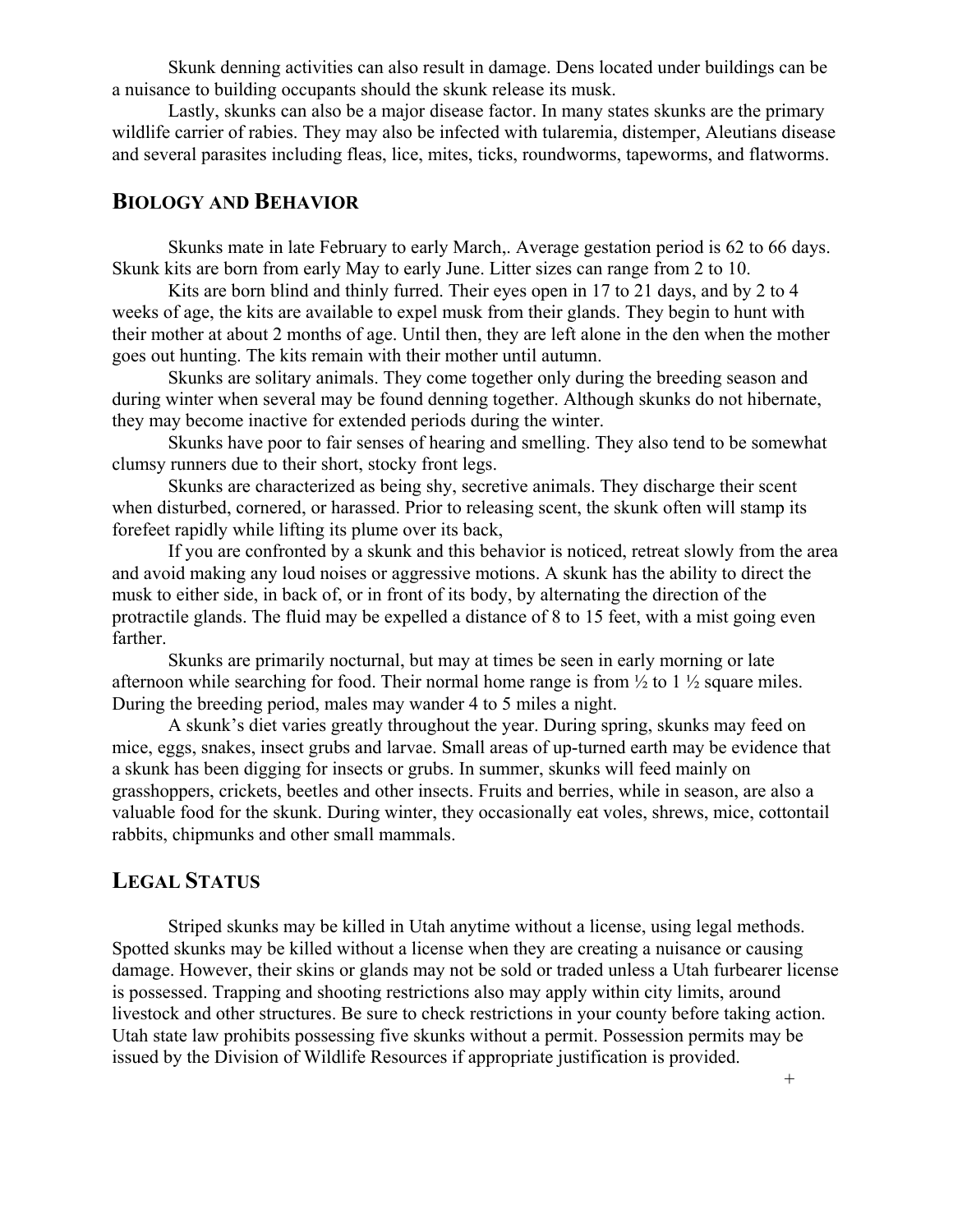# **CONTROL**

#### **IDENTIFICATION OF DAMAGE**

Skunk damage to turf can be identified by small 3- to 4 inch cone-shaped holes in the ground or by small patches of exposed earth. Turf damage may be reduced by using an insecticide to eliminate grub populations. Use those insecticides which are rated as having low toxicity to wildlife.

Skunks usually will not climb fences. Therefore, poultry killed within a fenced area were probably not the result of a skunk, unless skunks have gained access by digging under the fence or through an opening in the fence. In such cases skunks will normally just feed on the eggs and may kill one or two birds. Skunk-damaged eggs typically will be opened only on one end and crushed inward. If multiple birds are killed or mutilated, that may indicate dog, raccoon, mink, or weasel activity.

#### **HABITAT MODIFICATION**

Brush piles, open irrigation pipes, and junk cars offer shelter to skunks. The presence of these human-altered habitats may encourage use of an area by skunks. Grain storage areas, barns, sheds and garbage which provide food sources may also attract skunks. Eliminating potential den sites and food sources from an area is an essential step in long-term reduction of skunk numbers.

#### **EXCLUSION**

Skunks can be excluded from denning under buildings that lack concrete basements or foundations by sealing all holes with fine wire mesh. A 2-foot wire mesh with the bottom 6 inches bent out at a 90 degree angle and buried at a depth of 6 inches will prevent skunks from digging underneath buildings.

Skunks that become established under buildings have been removed by using chemical repellents, trapping and exclusion techniques. Some vertebrate pest control officials have had success repelling skunks from under buildings by placing mothballs, naphthalene flakes, or paradichlorobenzene crystals in the areas being used as den sites. Rags soaked with cleaning solutions of bleach or ammonia have also been reported to be effective repellents.

To determine if a skunk is still using an area, seal all possible openings except for the maintenance. Flour, or some similar material that will record tracks, should then be spread out on the ground in front of the main entrance. After dark, examine the site for tracks (Figure 2).

If tracks are present and they indicate that the skunk has exited, immediately close the opening. If no tracks are present, return in an hour to re-examine the site. If there are still no tracks, continue to observe the site for several days. If no tracks are observed over this time period the entrance can be sealed.

Chicken coops or poultry houses may be skunk-proofed by sealing all non-essential building openings. Four to six foot widths of wire mesh fencing may be used to fence poultry yards. The bottom 6 inches of fencing should be bent outward at a 90 degree angle and buried to a depth of 6 inches to discourage skunks from digging under the fence.

Damage to beehives can be prevented by placing the hives on stands at least 3 feet high. Aluminum guards placed around the bottom of supports will keep skunks from climbing up to the hives.

If a skunk is found trapped in a window well, a rough board or 4 inch diameter log slowly placed into the well will allow the skunk to



**Figure 2. Striped skunk tracks.**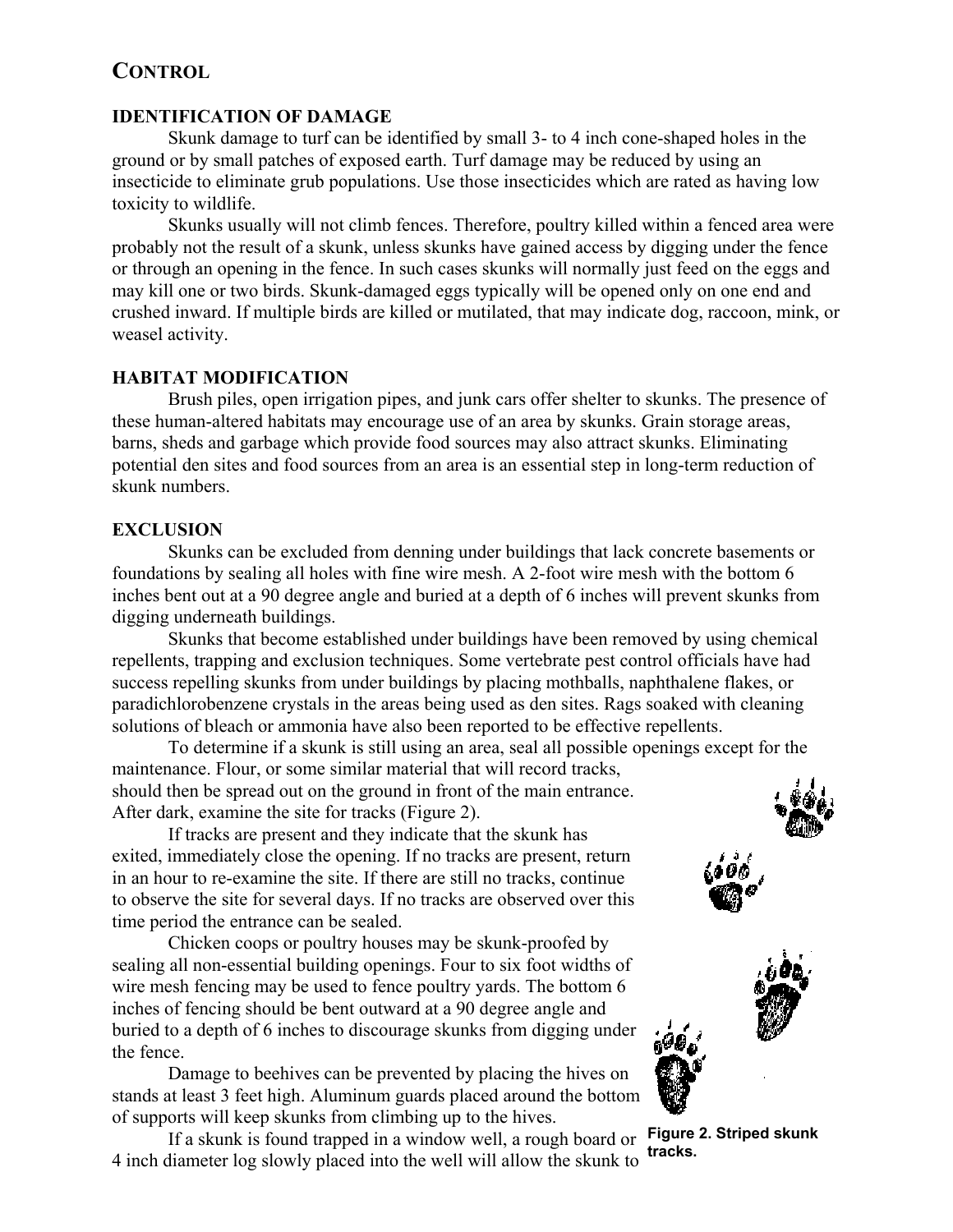climb out. To prevent such incidents from reoccurring, window wells should be covered with wire mesh or plexiglass coverings that have been designed specifically to cover such openings.

Skunks may enter farm buildings, garages, or other structures. If this occurs exits and entrances should be left open to allow the animal to leave on its own. Harassing or disturbing cornered skunks may result in them releasing their scent.

If a skunk should spray, the odor can be neutralized using a solution containing neutroleum alpha. Contaminated clothing can be soaked in a diluted solution of household ammonia or bleach. **(Remember to never mix bleach with ammonia.)** Tomato juice, vinegar, or a number of pet deodorizers can also be used.

Skunk scent sprayed in the eyes can cause temporary blindness. Eyes should be flushed thoroughly with water if this occurs.

#### **CHEMICAL REPELLENTS**

Currently there are no chemical repellents registered for use on skunks in Utah. Mothballs and ammonia have been used to repel skunks. However, these chemicals must be used in large quantities and replaced often to be effective. In general, repellents afford only temporary solutions.

#### **BEHAVIORAL APPROACHES**

Scare techniques or devices have not been shown to be effective in repelling skunks.

#### **POPULATION MEASURES**

When skunk damage becomes intolerable, there are several options available to remove the offending animal. These include the use of live, leghold, and coni-bear traps, or shooting.

Livetraps can be set at den entrances or areas frequented by skunks (Figure 3). The use of covered or concealed livetraps will reduce the chance of the skunk spraying its scent upon capture. The trap can be baited with cat food, bread and peanut butter, sardines, eggs or food scraps. Once the skunk is caught, a canvas or plastic tarp can be placed over the trap during transportation. Your local animal shelter or a licensed pest control business may be willing to dispose of the skunk for you.



**Figure 3. A live trap.**

Releasing a trapped skunk into another area is not recommended, due to the potential for transmitting diseases to wild skunk populations. In addition, a problem skunk from one area is likely to become a problem skunk in the release area.

No. 1,  $1\frac{1}{2}$  and 2 size leghold traps are very effective for trapping skunks. Since skunks are not trap shy, bedding the trap in the soil is not necessary. The dirt-hole or cubby-sets work well for trapping skunks.

The traps should not be staked solid but anchored by a 20 to 30-foot chain or heavy 9 gauge wire. Once the skunk is trapped it should be approached cautiously. The end of the wire or chain should be picked up and the skunk slowly led to a place where it can be disposed of.

Coni-bear traps are kill-type traps which will dispatch a skunk instantly, sometimes, without musk release. A No.#220 coni-bear trap in a bait box set has been used with good success (Figure 4).